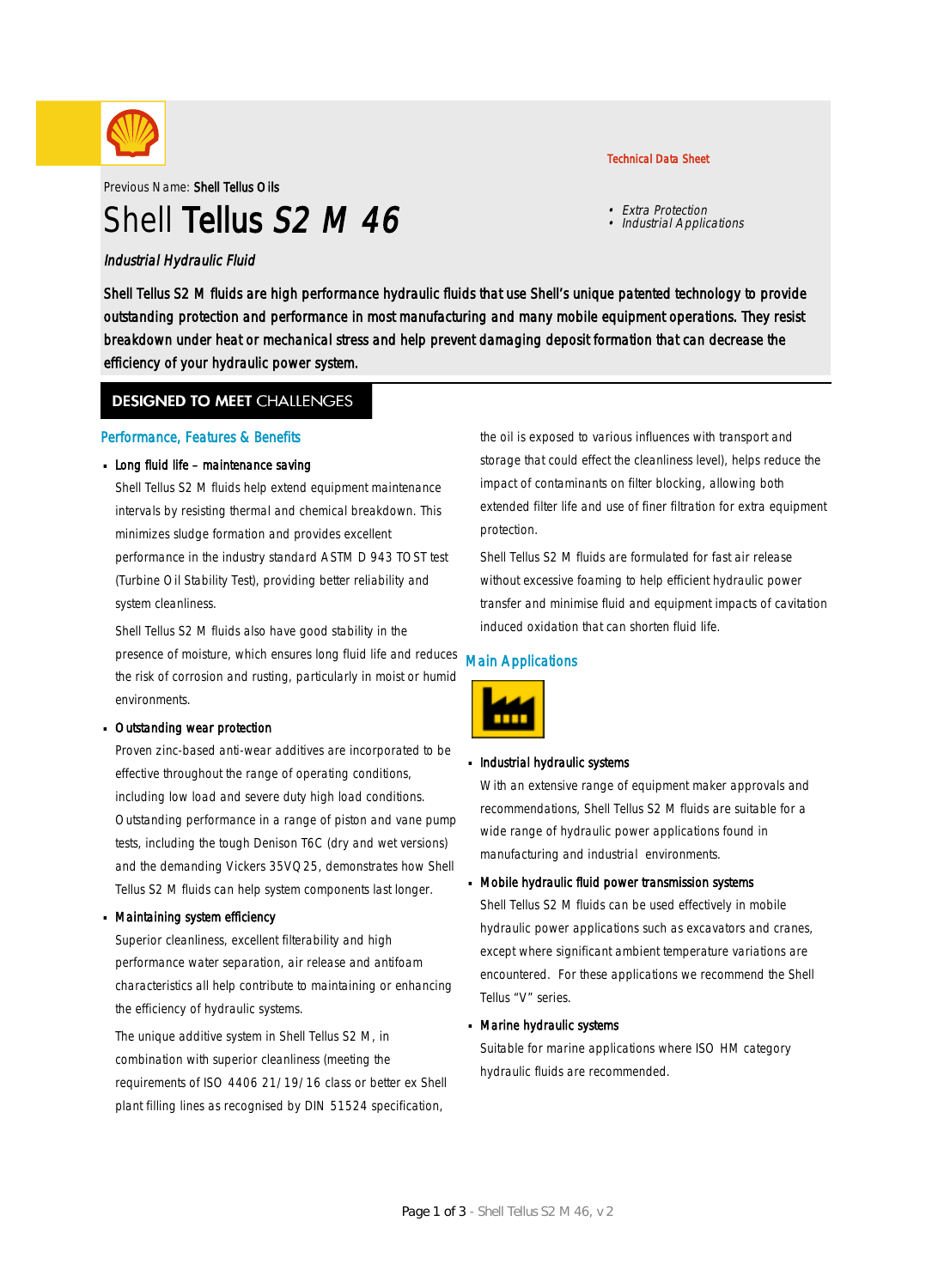### Specifications, Approvals & Recommendations

- Denison Hydraulics (HF-0, HF-1, HF-2)
- Cincinnati Machine P-68 (ISO 32), P-70 (ISO 46), P-69 (ISO 68)
- **Eaton Vickers M-2950 S**
- **Eaton Vickers I-286 S**
- Listed by Bosch Rexroth Ref 17421-001 and RD 220-1/04.03
- $\blacksquare$  ISO 11158 (HM fluids)
- **AFNOR NF-E 48-603**
- ASTM 6158-05 (HM fluids) ·
- DIN 51524 Part 2 HLP type
- Swedish Standard SS 15 54 34 AM
- GB 111181-1-94 (HM fluids)

For a full listing of equipment approvals and recommendations, please consult your local Shell Technical Helpdesk, or the OEM Approvals website.

#### Typical Physical Characteristics

### Compatibility & Miscibility

## Compatibility ·

Shell Tellus S2 M fluids are suitable for use with most hydraulic pumps. However, please consult your Shell Representative before using in pumps containing silver plated components.

#### Fluid Compatibility ·

Shell Tellus S2 M fluids are compatible with most other mineral oil based hydraulic fluids. However, mineral oil hydraulic fluids should not be mixed with other fluid types (e.g. environmentally acceptable or fire resistant fluids).

## Seal & Paint Compatibility

Shell Tellus S2 M fluids are compatible with seal materials and paints normally specified for use with mineral oils.

| <b>Properties</b>          |                  |             | Method          | Shell Tellus S2 M |
|----------------------------|------------------|-------------|-----------------|-------------------|
| <b>ISO Viscosity Grade</b> |                  |             | <b>ISO 3448</b> | 46                |
| <b>ISO Fluid Type</b>      |                  |             |                 | <b>HM</b>         |
| <b>Kinematic Viscosity</b> | $@0^{\circ}C$    | cSt         | ASTM D 445      | 580               |
| <b>Kinematic Viscosity</b> | @40 $^{\circ}$ C | cSt         | ASTM D 445      | 46                |
| <b>Kinematic Viscosity</b> | @100°C           | cSt         | ASTM D 445      | 6.7               |
| <b>Viscosity Index</b>     |                  |             | <b>ISO 2909</b> | 98                |
| <b>Density</b>             | @15°C            | kg/l        | ISO 12185       | 0.879             |
| Flash Point (COC)          |                  | $^{\circ}C$ | <b>ISO 2592</b> | 230               |
| <b>Pour Point</b>          |                  | $^{\circ}C$ | <b>ISO 3016</b> | $-30$             |

These characteristics are typical of current production. Whilst future production will conform to Shell's specification, variations in these characteristics may occur.

### Health, Safety & Environment

- Guidance on Health and Safety is available on the appropriate Material Safety Data Sheet, which can be obtained from http://www.epc.shell.com/
- Protect the Environment

Take used oil to an authorised collection point. Do not discharge into drains, soil or water.

### Additional Information

■ Advice

Advice on applications not covered here may be obtained from your Shell representative.